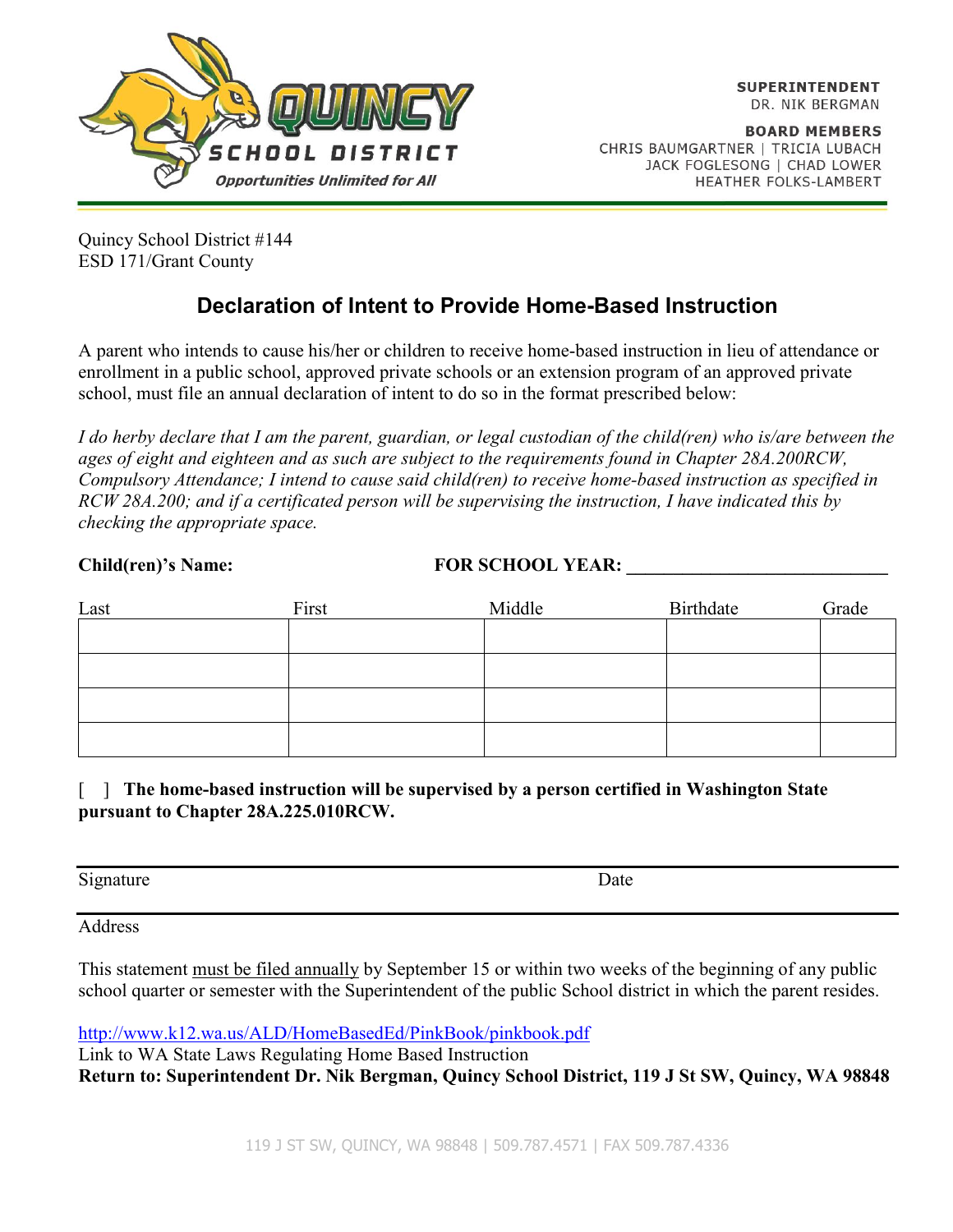**[Chapter](https://app.leg.wa.gov/RCW/default.aspx?cite=28A.200) Listing**

#### **Chapter [28A.200](http://app.leg.wa.gov/RCW/default.aspx?cite=28A.200) RCW**

#### **HOME-BASED INSTRUCTION**

| Sections |  |  |
|----------|--|--|
|          |  |  |

| 28A.200.010 | Home-based instruction—Duties of parents—Exemptions from state learning goals,                   |  |  |  |
|-------------|--------------------------------------------------------------------------------------------------|--|--|--|
|             | state learning standards, and high school assessments.                                           |  |  |  |
| 28A.200.020 | Home-based instruction—Certain decisions responsibility of parent unless otherwise<br>specified. |  |  |  |
| 28A.200.030 | Condensed compliance reports—Second-class districts.                                             |  |  |  |

#### <span id="page-1-0"></span>**RCW [28A.200.010](http://app.leg.wa.gov/RCW/default.aspx?cite=28A.200.010)**

#### **Home-based instruction—Duties of parents—Exemptions from state learning goals, state learning standards, and high school assessments.**

(1) Each parent whose child is receiving home-based instruction under RCW **[28A.225.010](http://app.leg.wa.gov/RCW/default.aspx?cite=28A.225.010)**(4) shall have the duty to:

(a) File annually a signed declaration of intent that he or she is planning to cause his or her child to receive home-based instruction. The statement shall include the name and age of the child, shall specify whether a certificated person will be supervising the instruction, and shall be written in a format prescribed by the superintendent of public instruction. Each parent shall file the statement by September 15th of the school year or within two weeks of the beginning of any public school quarter, trimester, or semester with the superintendent of the public school district within which the parent resides or the district that accepts the transfer, and the student shall be deemed a transfer student of the nonresident district. Parents may apply for transfer under RCW **[28A.225.220](http://app.leg.wa.gov/RCW/default.aspx?cite=28A.225.220)**;

(b) Ensure that test scores or annual academic progress assessments and immunization records, together with any other records that are kept relating to the instructional and educational activities provided, are forwarded to any other public or private school to which the child transfers. At the time of a transfer to a public school, the superintendent of the local school district in which the child enrolls may require a standardized achievement test to be administered and shall have the authority to determine the appropriate grade and course level placement of the child after consultation with parents and review of the child's records; and

(c) Ensure that a standardized achievement test approved by the state board of education is administered annually to the child by a qualified individual or that an annual assessment of the student's academic progress is written by a certificated person who is currently working in the field of education. The state board of education shall not require these children to meet the student learning goals, learn the state learning standards, or take the assessments under RCW **[28A.655.070](http://app.leg.wa.gov/RCW/default.aspx?cite=28A.655.070)**. The standardized test administered or the annual academic progress assessment written shall be made a part of the child's permanent records. If, as a result of the annual test or assessment, it is determined that the child is not making reasonable progress consistent with his or her age or stage of development, the parent shall make a good faith effort to remedy any deficiency.

(2) Failure of a parent to comply with the duties in this section shall be deemed a failure of such parent's child to attend school without valid justification under RCW **[28A.225.020](http://app.leg.wa.gov/RCW/default.aspx?cite=28A.225.020)**. Parents who do comply with the duties set forth in this section shall be presumed to be providing home-based instruction as set forth in RCW **[28A.225.010](http://app.leg.wa.gov/RCW/default.aspx?cite=28A.225.010)**(4).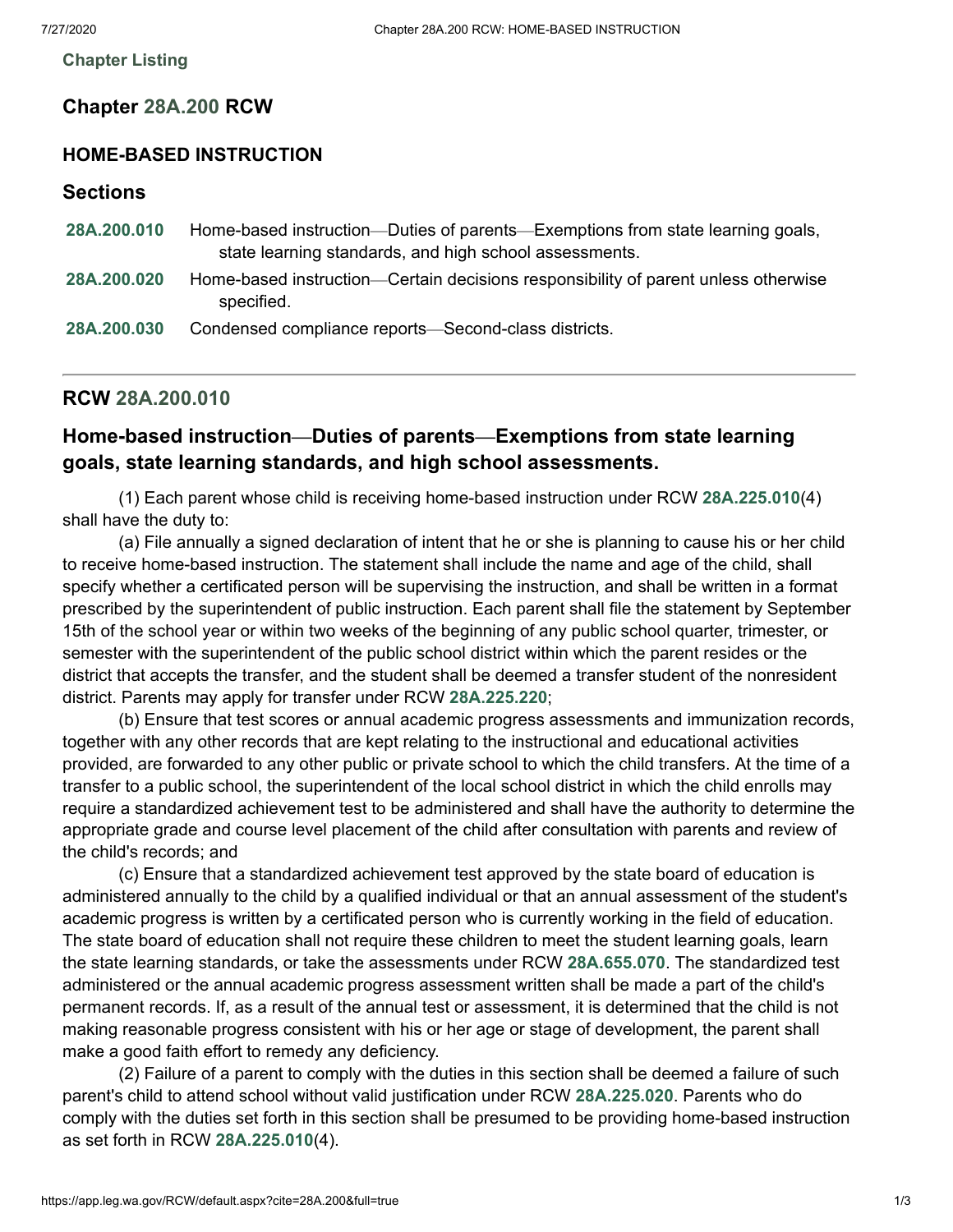[[2019](http://lawfilesext.leg.wa.gov/biennium/2019-20/Pdf/Bills/Session%20Laws/House/1599-S2.SL.pdf?cite=2019%20c%20252%20%C2%A7%20109;) c 252 § 109; [2004](http://lawfilesext.leg.wa.gov/biennium/2003-04/Pdf/Bills/Session%20Laws/House/2195-S.SL.pdf?cite=2004%20c%2019%20%C2%A7%20107;) c 19 § 107; [1995](http://lawfilesext.leg.wa.gov/biennium/1995-96/Pdf/Bills/Session%20Laws/Senate/5479-S.SL.pdf?cite=1995%20c%2052%20%C2%A7%201;) c 52 § 1; 1993 c 336 § [1103;](http://lawfilesext.leg.wa.gov/biennium/1993-94/Pdf/Bills/Session%20Laws/House/1209-S.SL.pdf?cite=1993%20c%20336%20%C2%A7%201103;) [1990](http://leg.wa.gov/CodeReviser/documents/sessionlaw/1990c33.pdf?cite=1990%20c%2033%20%C2%A7%20178;) c 33 § 178; 1985 c 441 § **2.** Formerly RCW **[28A.27.310](http://leg.wa.gov/CodeReviser/documents/sessionlaw/1985c441.pdf?cite=1985%20c%20441%20%C2%A7%202.)**.]

#### **NOTES:**

**Intent—2019 c 252:** See note following RCW **[28A.655.250](http://app.leg.wa.gov/RCW/default.aspx?cite=28A.655.250)**.

**Part headings and captions not law—Severability—Effective date—2004 c 19:** See notes following RCW **[28A.655.061](http://app.leg.wa.gov/RCW/default.aspx?cite=28A.655.061)**.

**Findings—Intent—Part headings not law—1993 c 336:** See notes following RCW **[28A.150.210](http://app.leg.wa.gov/RCW/default.aspx?cite=28A.150.210)**.

**Findings—1993 c 336:** See note following RCW **[28A.150.210](http://app.leg.wa.gov/RCW/default.aspx?cite=28A.150.210)**.

**Severability—1985 c 441:** See note following RCW **[28A.225.010](http://app.leg.wa.gov/RCW/default.aspx?cite=28A.225.010)**.

*Part-time students—Defined—Enrollment in public schools authorized: RCW [28A.150.350](http://app.leg.wa.gov/RCW/default.aspx?cite=28A.150.350).*

*Private schools—Extension programs for parents to teach children in their custody: RCW [28A.195.010](http://app.leg.wa.gov/RCW/default.aspx?cite=28A.195.010).*

<span id="page-2-0"></span>**RCW [28A.200.020](http://app.leg.wa.gov/RCW/default.aspx?cite=28A.200.020)**

#### **Home-based instruction—Certain decisions responsibility of parent unless otherwise specified.**

The state hereby recognizes that parents who are causing their children to receive home-based instruction under RCW **[28A.225.010](http://app.leg.wa.gov/RCW/default.aspx?cite=28A.225.010)**(4) shall be subject only to those minimum state laws and regulations which are necessary to insure that a sufficient basic educational opportunity is provided to the children receiving such instruction. Therefore, all decisions relating to philosophy or doctrine, selection of books, teaching materials and curriculum, and methods, timing, and place in the provision or evaluation of home-based instruction shall be the responsibility of the parent except for matters specifically referred to in this chapter.

[ **[1990](http://leg.wa.gov/CodeReviser/documents/sessionlaw/1990c33.pdf?cite=1990%20c%2033%20%C2%A7%20179;) c 33 § 179; [1985](http://leg.wa.gov/CodeReviser/documents/sessionlaw/1985c441.pdf?cite=1985%20c%20441%20%C2%A7%203.) c 441 § 3.** Formerly RCW **[28A.27.320](http://app.leg.wa.gov/RCW/default.aspx?cite=28A.27.320)**.]

#### **NOTES:**

**Severability—1985 c 441:** See note following RCW **[28A.225.010](http://app.leg.wa.gov/RCW/default.aspx?cite=28A.225.010)**.

#### <span id="page-2-1"></span>**RCW [28A.200.030](http://app.leg.wa.gov/RCW/default.aspx?cite=28A.200.030)**

**Condensed compliance reports—Second-class districts.**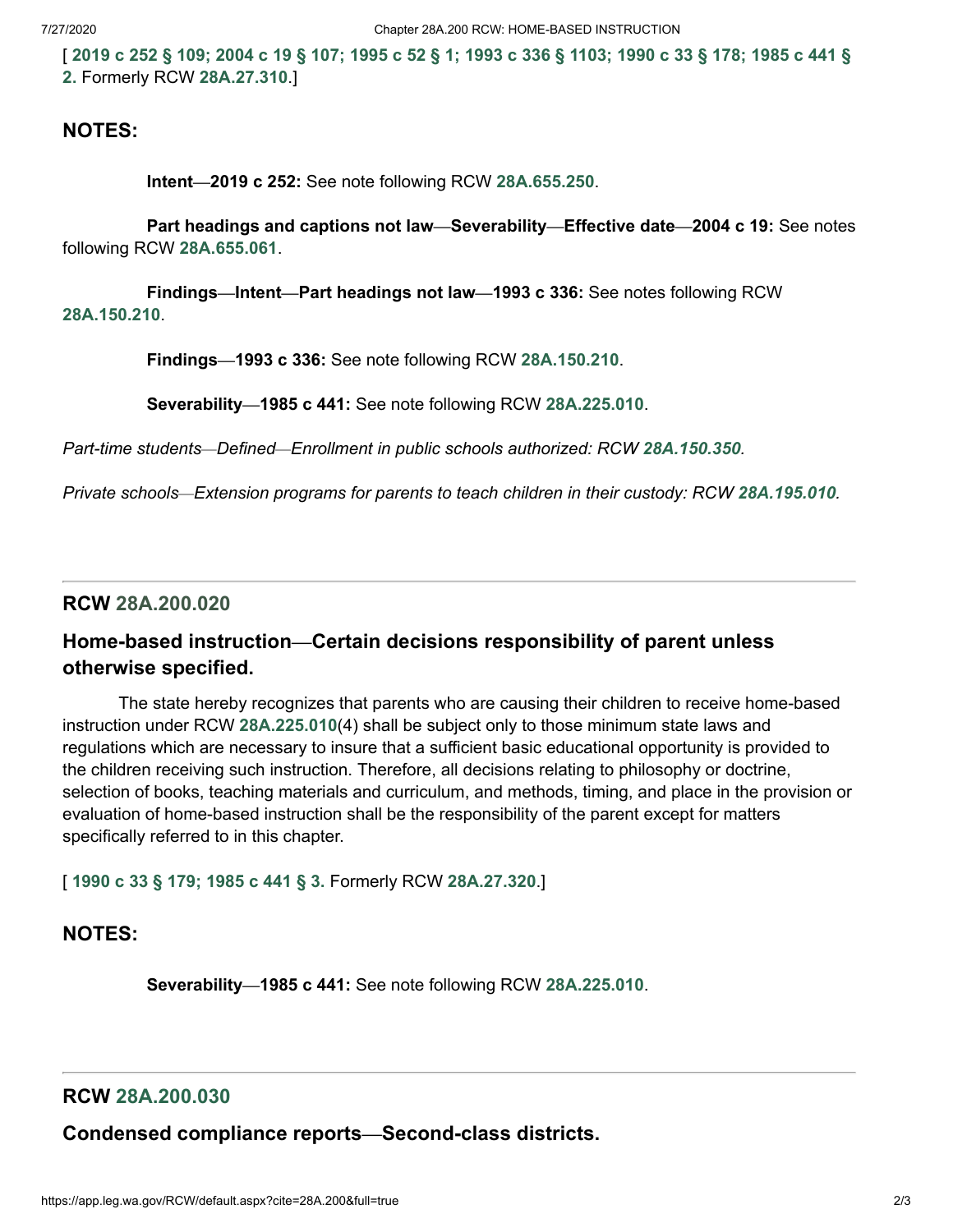Any compliance reporting requirements as a result of laws in this chapter that apply to secondclass districts may be submitted in accordance with RCW **[28A.330.250](http://app.leg.wa.gov/RCW/default.aspx?cite=28A.330.250)**.

#### [ **[2011](http://lawfilesext.leg.wa.gov/biennium/2011-12/Pdf/Bills/Session%20Laws/Senate/5184-S.SL.pdf?cite=2011%20c%2045%20%C2%A7%2011.) c 45 § 11.**]

#### **NOTES:**

**Conflict with federal requirements—2011 c 45:** See note following RCW **[28A.330.250](http://app.leg.wa.gov/RCW/default.aspx?cite=28A.330.250)**.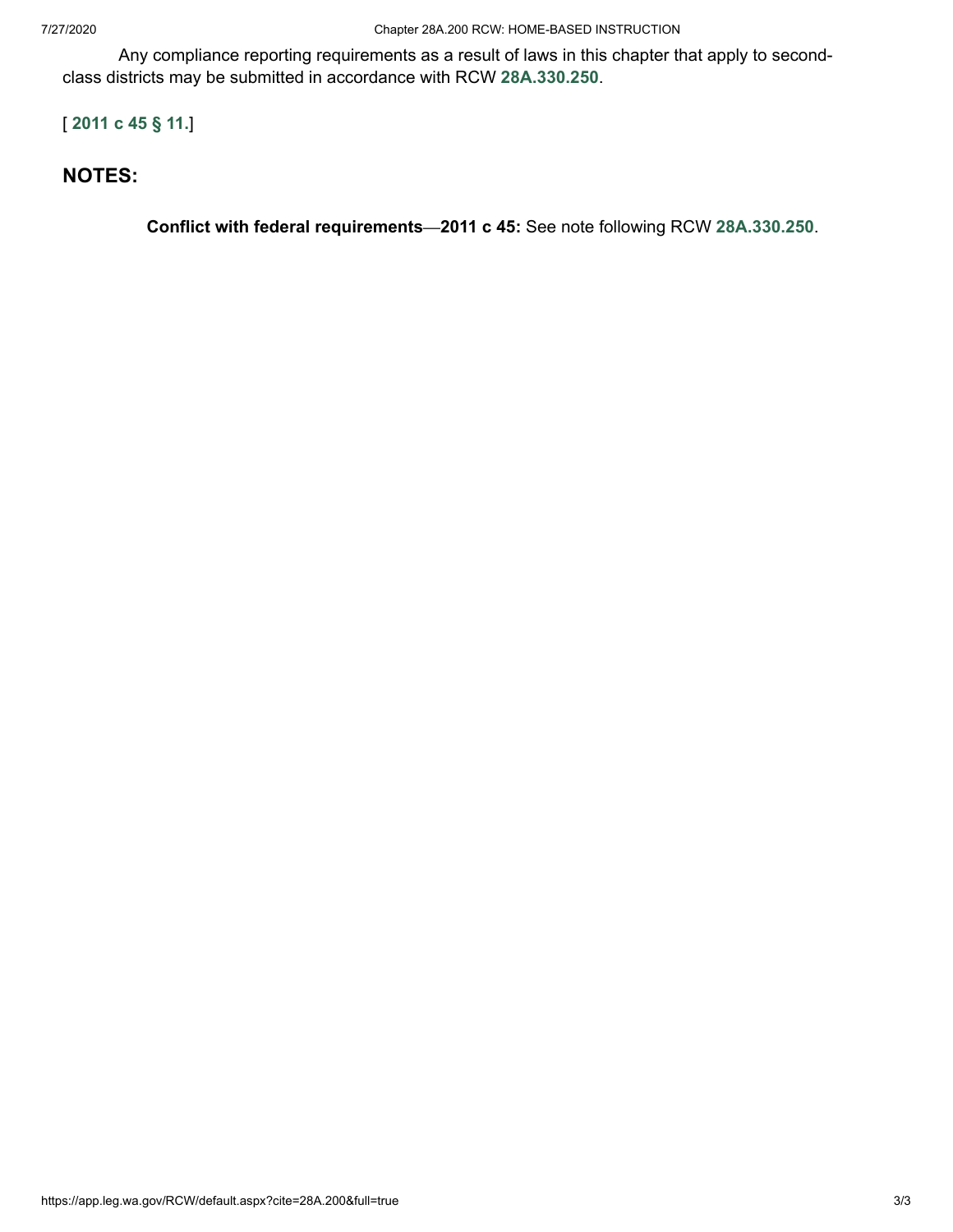

# Getting Started Homeschooling

Prepared by Jen Garrison Stuber, WHO Board Advocacy Chair

#### Compulsory Attendance

The first thing to understand is that compulsory attendance in WA is from ages 8-18. Children under the age of 8 are not required to attend school, including homeschool. Therefore, none of the HBI (home-based instruction, the legal name for homeschooling) laws apply to children under the age of 8. Those children remain educationally free.

#### Declaration of Intent

- 1. Beginning on your child's 8th birthday, you must either enroll in a school, or homeschool. To homeschool, you must qualify, declare intent, begin to cover the 11 subjects, test or assess annually, and keep certain records. More on each of these here: http://washhomeschool.org/homeschooling/law.htm [\(http://washhomeschool.org/homeschooling/law.htm\)](http://washhomeschool.org/homeschooling/law.htm)l Please note that ALEs, online schools, PPPs, etc., even those which take place in the home, are not homeschooling under WA law. Public school laws apply to those programs and are not covered in this document.
- 2. The first Declaration of Intent should be submitted when your child turns 8. The second and subsequent will be filed on the 15th of September each year there after. The law requires only your child's name and age, as well as your name and address (so the district knows you've filed in the right place) on the DofI. Many schools ask for more information than is required by law. You are not obliged to provide it. There is a DofI that is in compliance with the law here: http://washhomeschool.org/homeschooling/Declaration.pdf [\(http://washhomeschool.org/homeschooling/Declaration.pdf\)](http://washhomeschool.org/homeschooling/Declaration.pdf)
- 3. It should be sent to the superintendent of your local school district (usually in the district office — the address will be on the district's website). If you are unsure of which district you reside in, telephone the local school – they will be able to tell you, based on your address.
- 4. I used to send in two copies with an SASE; my district would stamp my copy and send it back for my files. This is not necessary, but it useful for showing places where you'd like to get an educator discount

#### Qualifying to Homeschool

You only need meet one of the qualifications:

- Either 45 college quarter credit hours (about 24-30 semester hours, or one year full time college work) in any subject;
- OR take a Parent Qualifying Course;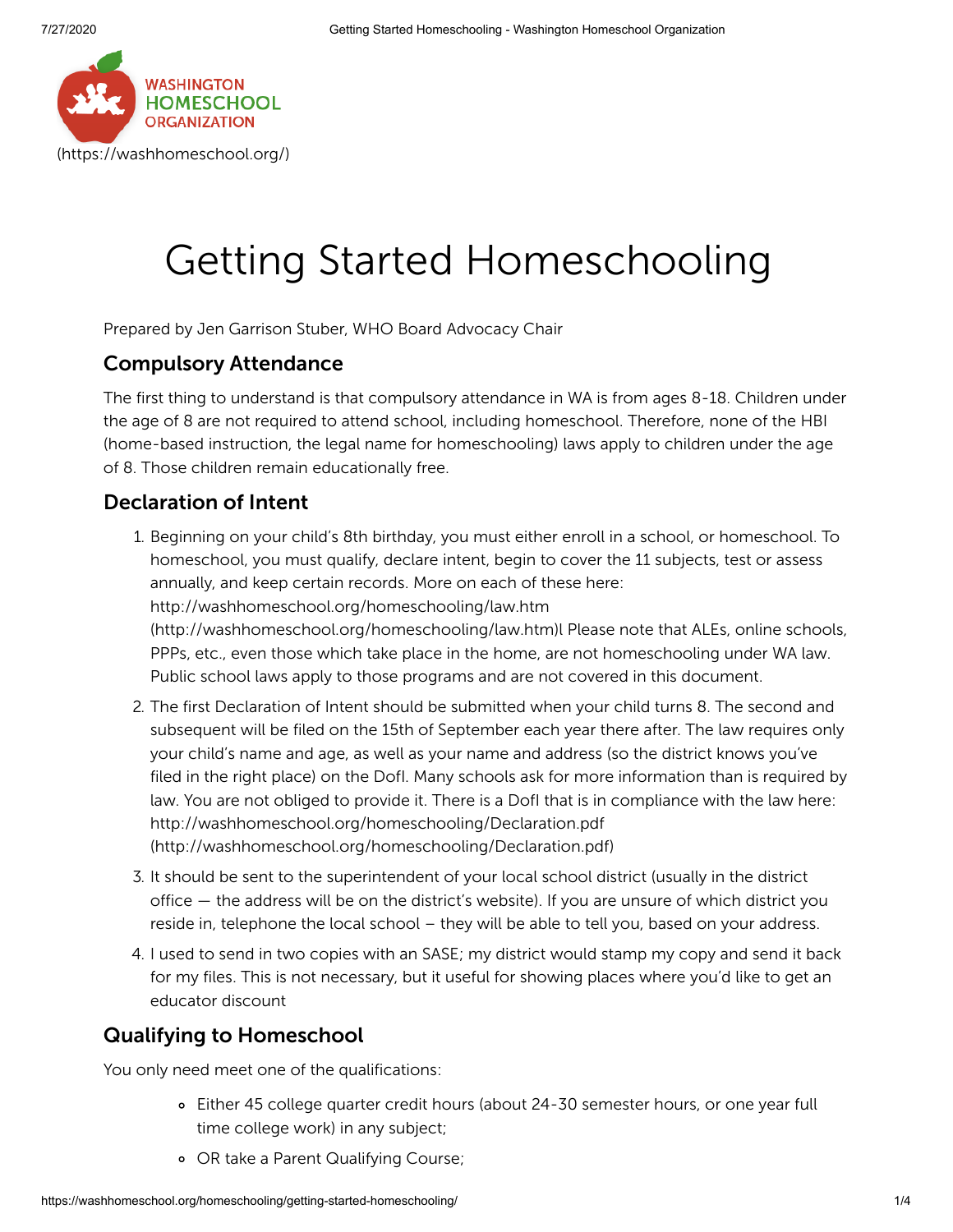- OR hire a teacher to supervise;
- OR gain superintendent approval.

We offer the Parent Qualifying Course at Conference [\(http://washhomeschool.org/conference/\)](http://washhomeschool.org/conference/) , and we keep a list of folks who offer it across the state on our website. Please plan to join us for Convention in any case – it's two days of workshops, seminars, family activities, hundreds of vendors, and lots of ideas and inspiration. Consider joining us on Facebook [\(https://www.facebook.com/washhomeschool/\)](https://www.facebook.com/washhomeschool/) as well for up to day information, the Email of the Day, and homeschool encouragement.

### Withdrawing from Public School

If your child is already in school, then you need to formally withdraw h\*\*. The school usually has a form for this, but you could write a letter that says roughly this: I [Name of Parent] hereby formally withdraw [Name of Student(s)] from [Name of School], effective [Date of Withdraw]. Then sign it and date it. If your child is >8yo, you will need to file a Declaration of Intent that same day in the superintendent's office. If the child is <8yo, you wait until h<sup>\*\*</sup> birthday to submit the Declaration of Intent. Many school officials erroneously believe that if the child was in school before, even if \*he is 5, 6, or 7, that you must file a Declaration of Intent. This is a common misconception that is contrary to the compulsory attendance law. You may withdraw a child from public school at any point in the school year.

### 11 Required Subjects

You do not need to cover the 11 subjects every day, every week, or even every year. Some are meant for the lower grades (social studies); some are meant for the upper grades (history). In the public schools, occupational education is that one day that the police officer, firefighter, and doctor parents come in and share about their jobs. PE is not a required subject (though it might certainly fall under health, which is), nor is literature (which just makes me cringe).

### Annual Testing

You have a choice to test OR to assess annually. The test must be an academic achievement test given by a qualified individual. It is the testing companies that qualify individuals to proctor their tests. Some require a bachelor's degree, some an advanced degree in psychology plus specialized training in that test, and others simply require that you be a homeschooling parent in WA. The assessment must be performed by a certificated person currently working in the field of education.

#### Records

The certain records you must keep are the test/assessment scores and immunization records. These are the records a school may request from you at the time of a transfer. If you have taken a medical, philosophical, or religious exemption, to vaccination, you should use that paperwork for this documentation.

#### How, When, Where You Homeschool

These are choices that are completely up to you. The law specifically states that "parents who are causing their children to receive home-based instruction shall be subject only to those minimum state laws and regulations which are necessary in ensuring that a sufficient basic educational opportunity is provided to the children receiving such instruction. Therefore, all decisions relating to philosophy or doctrine, selection of books, teaching materials and curriculum, and methods, timing and place in the provision or evaluation of home-based instruction shall be the responsibility of the parent. The homeschool law also states that the legislature recognizes that home-based instruction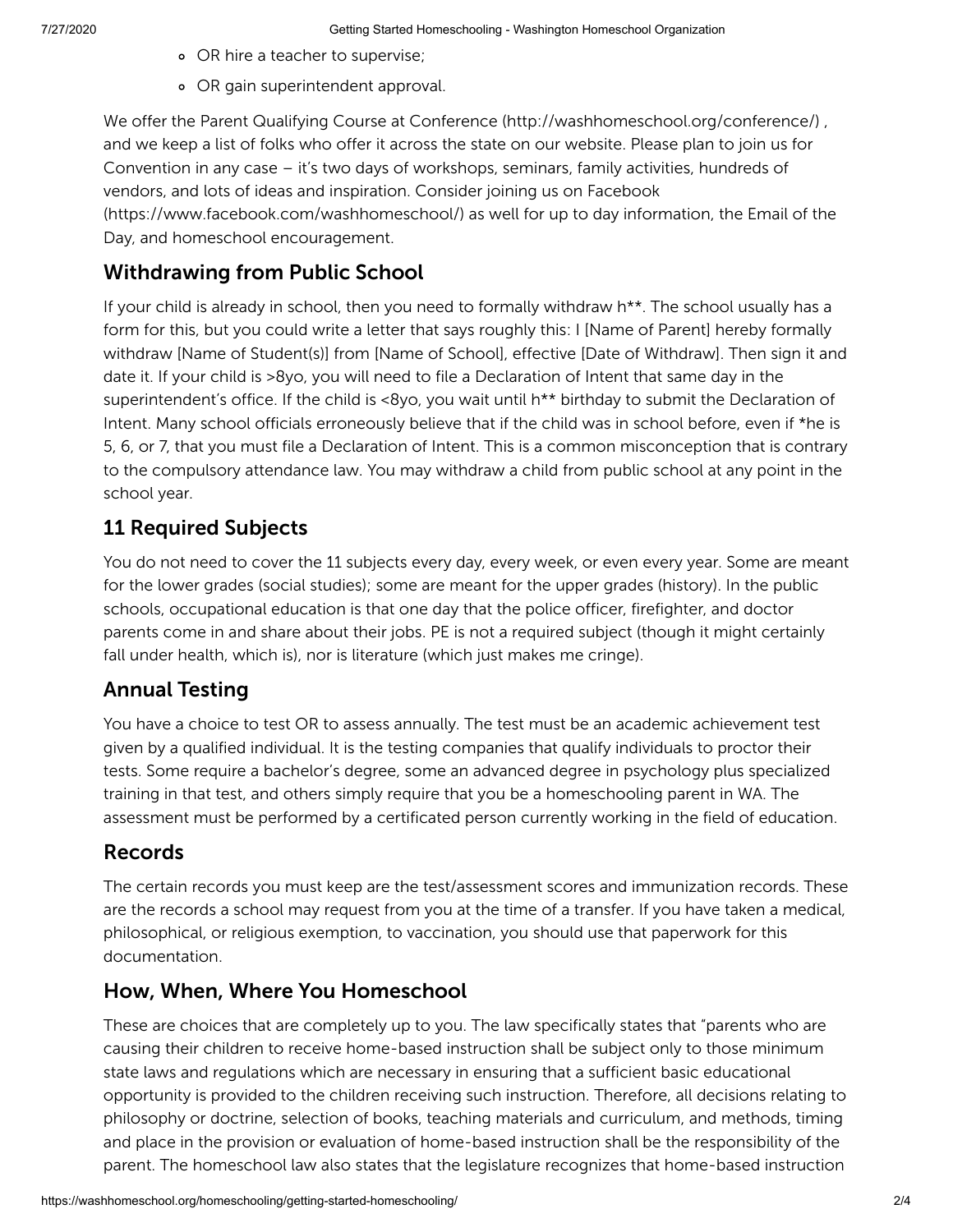is less structured and more experiential than the instruction normally provided in a classroom. Therefore, the provisions relating to the nature and quantity of instructional and related educational activities shall be liberally construed."

#### **Curriculum**

You are free to choose any curriculum, or to choose none. Find what works for you and yours, don't bother trying to "keep up with the Joneses," and you'll see very quickly that your kids will excel in some areas, and not in others. It's okay. Play to their strengths, mitigate their weaknesses, help them develop a sense of wonder, a love of learning, and foster their innate curiosity. The rest will take care of itself.

#### Overwhelmed?

When it all gets to be too much, consult your local homeschool group - they're the best source of information and support. http://washhomeschool.org/homeschooling/support-groups-co-ops/ [\(http://washhomeschool.org/homeschooling/support-groups-co-ops/\)](http://washhomeschool.org/homeschooling/support-groups-co-ops/)

If you have more questions, email Jen at WHOContact@washhomeschool.org [\(mailto:WHOContact@washhomeschool.org\)](mailto:WHOContact@washhomeschool.org)

## Homeschooling [\(https://washhomeschool.org/homeschooling/\)](https://washhomeschool.org/homeschooling/)

Parent Qualifying Course [\(https://washhomeschool.org/homeschooling/pqc/\)](https://washhomeschool.org/homeschooling/pqc/)

Getting Started Homeschooling [\(https://washhomeschool.org/homeschooling/getting](https://washhomeschool.org/homeschooling/getting-started-homeschooling/)started-homeschooling/)

Glossary [\(https://washhomeschool.org/homeschooling/glossary/\)](https://washhomeschool.org/homeschooling/glossary/)

WHO Sponsored Workshops [\(https://washhomeschool.org/homeschooling/who-sponsored](https://washhomeschool.org/homeschooling/who-sponsored-workshops/)workshops/)

Video & Audio Teaching Tools [\(https://washhomeschool.org/homeschooling/video-audio](https://washhomeschool.org/homeschooling/video-audio-teaching-tools/)teaching-tools/)

Scholarships [\(https://washhomeschool.org/homeschooling/scholarships/\)](https://washhomeschool.org/homeschooling/scholarships/)

Why Homeschool? [\(https://washhomeschool.org/homeschooling/why-homeschool/\)](https://washhomeschool.org/homeschooling/why-homeschool/)

Support Groups & Co-Ops [\(https://washhomeschool.org/homeschooling/support-groups](https://washhomeschool.org/homeschooling/support-groups-co-ops/)co-ops/)

Information & Resources [\(https://washhomeschool.org/homeschooling/information](https://washhomeschool.org/homeschooling/information-resources/)resources/)

The Law [\(https://washhomeschool.org/homeschooling/the-law/\)](https://washhomeschool.org/homeschooling/the-law/)

Running Start [\(https://washhomeschool.org/homeschooling/running-start/\)](https://washhomeschool.org/homeschooling/running-start/)

Declaration of Intent [\(https://washhomeschool.org/homeschooling/declaration-of-intent/\)](https://washhomeschool.org/homeschooling/declaration-of-intent/)

Community Resources [\(https://washhomeschool.org/homeschooling/community-resources/\)](https://washhomeschool.org/homeschooling/community-resources/)